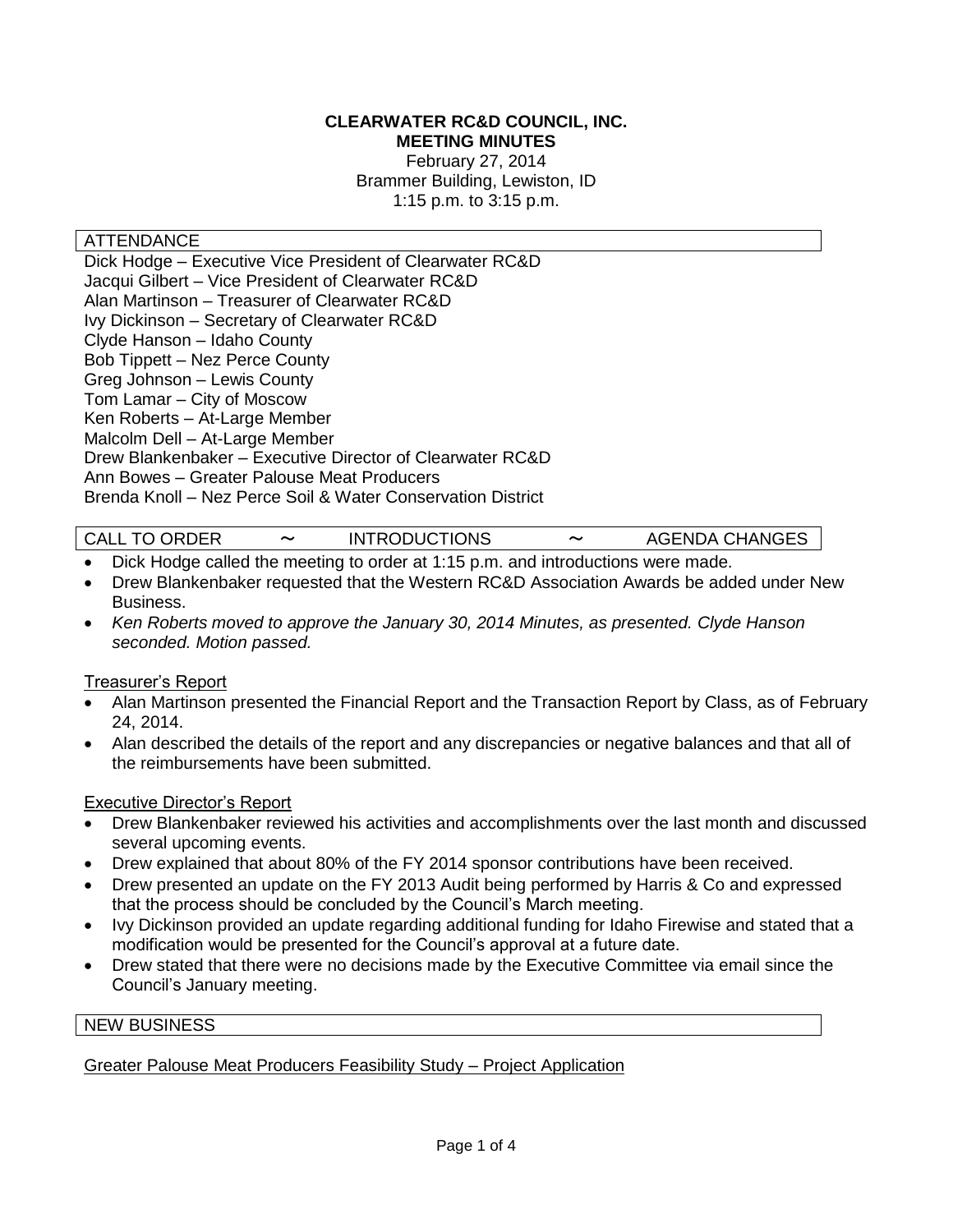- Jacqui Gilbert introduced the new project proposal for the "Greater Palouse Meat Producers Feasibility Study" and provided some background on the information collected to-date by Darin Saul and other interested parties.
- Ann Bowes presented an overview of the Project's goals and provided an explanation of the need for the establishment of a USDA-inspected facility in the greater Palouse area, as well as the purpose of the proposed feasibility study.
- Jacqui described how the project would be using the Clearwater Economic Development Association's (CEDA) grant writing services for an approximately \$7,000 Rural Business Enterprise Grant and that CEDA would be administering the grant. The grant application would require additional cash match funding in the amount of \$5,000. Jacqui explained that for CEDA to begin their work, the Project is requesting an initial \$500 from the Council, in the form of a letter of commitment, and that the Project has until March 10, 2014 to secure letters of commitment for the \$5,000 cash match.
- Jacqui explained that in order to accept the additional match funding, the Project is requesting the fiscal sponsorship services of the Council.
- *Ken Roberts moved to approve the "Greater Palouse Meat Producers Feasibility Study" Project Application, as presented. Ivy Dickinson seconded. Jacqui Gilbert abstained. Motion passed.*
- Ann and Jacqui provided some additional explanation on the time constraints of the grant process, as well as some clarification on the relationship between the Project, the Council, and CEDA.
- *Ken Roberts moved to approve the donation of \$500 to the Project to allow for CEDA to write the grant application. Tom Lamar seconded. The motion was opened up for questions and discussion.*
- Bob Tippett inquired about potential site locations and the Project's probability of success in securing the additional \$5,000.
- Jacqui and Ann provided additional information on the communication strategy that will be implemented in order to gain letters of commitment.
- The Council agreed that the timing constraints were a concern regarding the Council's donation and that the Council would prefer to have the letters of support in hand prior to making the \$500 donation.
- *The motion was called to a vote. The motion failed by a unanimous "no" vote.*
- *Bob Tippett moved to approve the donation of \$500 to the Project, making the \$500 contribution contingent upon the Project successfully gaining letters of commitment for the additional \$5,000 cash match by March 10, 2014. Malcolm Dell seconded. Jacqui Gilbert abstained. Motion passed.*
- The Council agreed to discuss a Fiscal Sponsorship Agreement at a future meeting, dependent upon the grant application being submitted and the need for the Project to begin accept donations.

# Project Application Form - Renewals

- Drew Blankenbaker presented the updated Application Form and reviewed the changes made to the form, as requested by the Council at its January 30, 2014 meeting.
- *Malcolm Dell moved to approve the updated Fiscal Sponsorship Application Form. Jacqui Gilbert seconded. Motion passed.*

## Financial Review Committee Recommendations

- Alan Martinson provided the Council a summary of the Financial Review Committee's efforts todate.
- Drew Blankenbaker reviewed the items that the Committee is currently focusing on. These items include the role of the Committee, a reserve fund, check signing policy, payroll transactions, and the FY 2015 schedule of sponsor contributions.
- Drew provided a plan of action for how the Committee will be developing recommendations for the Council's future approval.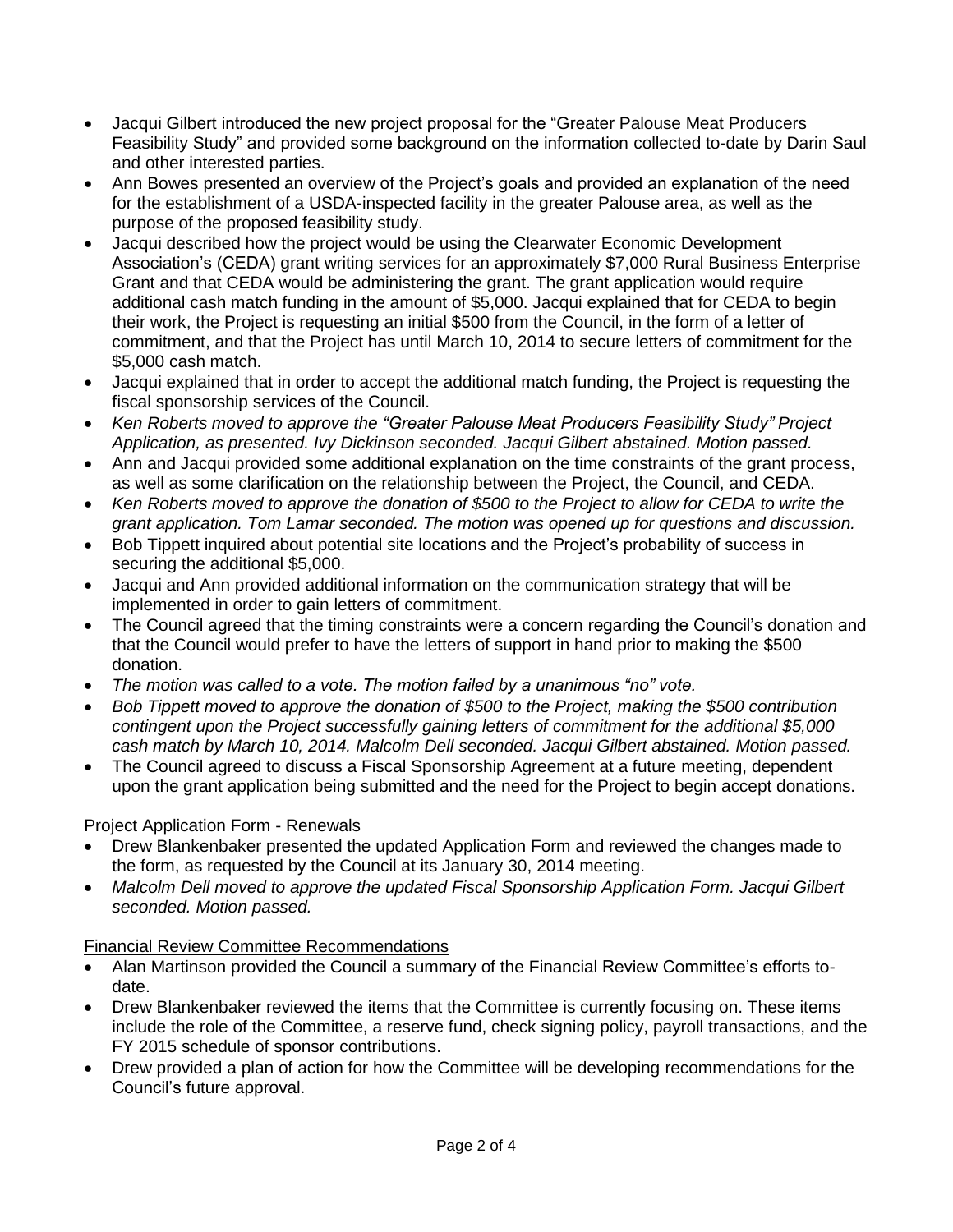- The Council reviewed the draft Financial Policies and Procedures document, as prepared by the Financial Review Committee, including the Purpose, Composition, Schedule, Cash Disbursements, Invoice Approval & Processing, and Debit Cards sections.
- Malcolm Dell suggested that the Cash Disbursements section title should be changed to better reflect the officer approval requirement that is the focus of the language contained in the section.
- The Council agreed that the recommended \$10,000 limit under the Cash Disbursements section was appropriate given the Council's other expenditure controls and internal accounting procedures.
- Malcolm Dell and Jacqui Gilbert suggested increasing the debit card limit from \$300 to \$1,000.
- The Council agreed that the revised Invoice Approval & Processing section was necessary to maintain the efficient and effective operation of the Council and that the Financial Review and Executive Director should proceed with operating under the new procedures, as presented.
- *Malcolm Dell moved to approve the revised Financial Policies and Procedures, as prepared and presented by Financial Review Committee, including the changes suggested during the discussion. Clyde Hanson seconded. Motion passed.*

### Western RC&D Association Awards

- Drew Blankenbaker and Malcolm Dell provided the Council with an update on the Western RC&D Association Awards, including the criteria and timing for the process.
- Malcolm suggested that the Council submit an application for the Staff Leadership position award on behalf of the Executive Director, and several Council members agreed to work on submitting the application.

## OLD BUSINESS

Upcoming State and National RC&D Meeting Attendance

- The Council agreed that with the limited agenda for the State RC&D meeting, the Council would not be sending any representatives to Gooding.
- Drew Blankenbaker presented the draft agenda and dates for the National RC&D Meeting.
- *Malcolm Dell moved to send Clyde Hanson and Drew Blankenbaker to the National RC&D Meeting. Alan Martinson seconded. Clyde Hanson abstained from the vote. Motion passed.*

Executive Committee Conflict of Interest Forms

 Drew Blankenbaker distributed the remaining Executive Committee Conflict of Interest Forms to be signed and dated for FY 2014 Council activities.

#### RC&D GeoLab

- Malcolm Dell provided an update on the RC&D GeoLab, a project initiated by an RC&D Council based in New Hampshire.
- Malcolm recommended that the Council continue to monitor the development of this project, but that the Council not engage with the effort at this time.

#### Career Fair Program for Underserved Districts – Update

 Drew Blankenbaker stated that there has been no decision made by the Walmart Foundation regarding the grant submitted for the Career Fair Program and that Bob Didocha would be following up with the program contact over the next few weeks.

#### COMMITTEE REPORTS

## Forestry/Fire Committee